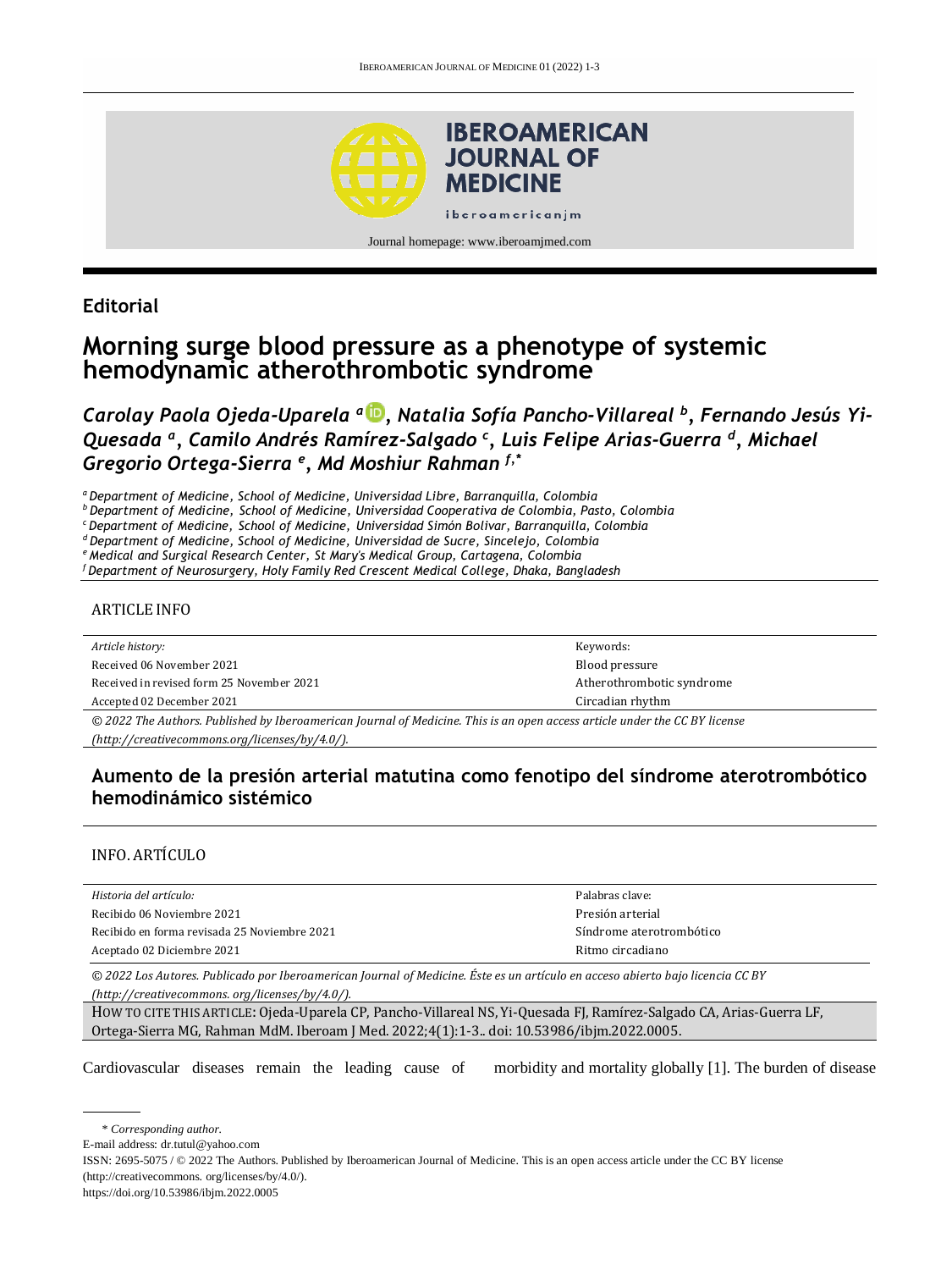caused by cardiovascular disorders is unfortunately increasing around the world, despite the availability of screening and early diagnosis tools, as well as medicines and control and resolution interventions [1]. Hypertension remains one of the main risk factors for the development of cardiometabolic diseases and major cardiovascular events, especially in low- and middle-income countries [1, 2]. Mills et al [2] mention that in 2010, 31.1% of adults in the world (1.39 billion) were found to have hypertension. Compared to high-income countries, the prevalence of risk factors for hypertension (high sodium intake, low potassium intake, obesity, alcohol consumption, physical inactivity and unhealthy diet) and of the cardiovascular disorder itself (any phenotype of hypertension) was much higher in low- and middle-income countries (28.5%, 349 million people vs. 31.5%, 1.04 billion people) [2]. This requires immediate, constant and effective actions to understand this behavior, the increase in the incidence and prevalence of arterial hypertension and any other condition that may cause morbidity, mortality and disability among the global population.

Blood pressure exhibits different variability and elevations with different phase times, and which may or may not be sustained, depending on the triggering factor [3-5]. The systemic hemodynamic atherothrombotic syndrome (SHATS) is a recently described pathological entity, which is based on a hypothesis called: hypothesis of resonance of blood pressure variability [4-6]. It states that there is a vicious pathological cycle based on a neurobiological blood pressure disorder, which in the absence of essential hypertension or other cardiometabolic disorders, has the potential to generate vascular disease and trigger major cardiovascular events [3-7]. This hemodynamic stress mainly affects the medium and branch arteries by increasing the pulse wave velocity, generating persistent vascular injury in the main target organs (brain, heart and kidney). Unlike other cardiovascular pathologies, SHATS is difficult to recognize and manage because it consists of a neuroendocrine disorder of diverse phenotypes, with silent multisystem involvement and no specific diagnostic tools [8]. However, it is already being taken into account in Asia for the design of programs for the strict control of arterial hypertension, regardless of its phenotype, to reduce the burden of cardiovascular diseases and for the creation of staging and risk scales, new diagnostic and therapeutic tools, which will lead to the longed-for personalized medicine [6]. However, SHATS also has some phenotypes, among which the following stand out: sudden nocturnal or morning elevation of blood pressure [3-6]. Evidence suggests that sudden elevation of blood pressure is a common event even

in the young population without traditional cardiovascular risk factors, so it is presumed that SHATS appears at an early age and substantially increases the risk of presenting a higher cardiovascular risk later in life, developing severe morbidity and dying [9]. Specifically, morning elevation of blood pressure is strongly associated with an increased risk of developing stroke. Kario K [9] describes the importance of considering morning elevation of blood pressure as a key element in making decisions about the use of antihypertensive drugs. This elevation is independent of the 24-hour blood pressure curve, so it appears to be a masked impulsive disorder difficult to identify, except through screening tests. Therefore, Kario K [9] defines morning elevation of blood pressure as one of the described phenotypes of SHATS, which has the potential to cause disease of both large, medium and small vessels.

A 10 mmHg increase in blood pressure during morning elevation is sufficient to increase the risk of stroke by more than 10% [9]. Currently, there is a propulsion plan in the design of a scale applicable in the Asian population to reduce cardiovascular events secondary to the lack of control of essential hypertension to 0 [6, 10]; and SHATS is one of the innovative points that has been considered, and that seems to have a substantial impact on global outcomes. In addition, it has allowed us to know with greater precision the physiopathology of other vessel and heart diseases, as well as the true impact of risk factors such as temperature, time of day, emotional state, season of the year, among others, on the development of complications due to uncontrolled blood pressure [3-7].

This is a topic of general interest, which should be disseminated among the medical and academic community, as well as researchers in cardiovascular sciences, to produce better quality evidence to further understand SHATS and its relationship with other diseases or complications associated with the cardiovascular system. As more evidence is published and it is possible to synthesize more studies and perform subgroup analyses of treatment and effect, questions remain about how to further improve the efficacy of therapeutic plans, and the search for new pathophysiological concepts to understand causal relationships is one of the many solutions [11]. Therefore, SHATS translational research should be an active research field to answer new questions in the management of cardiovascular diseases.

## **1. CONFLICT OF INTERESTS**

The authors have no conflict of interest to declare. The authors declared that this study has received no financial